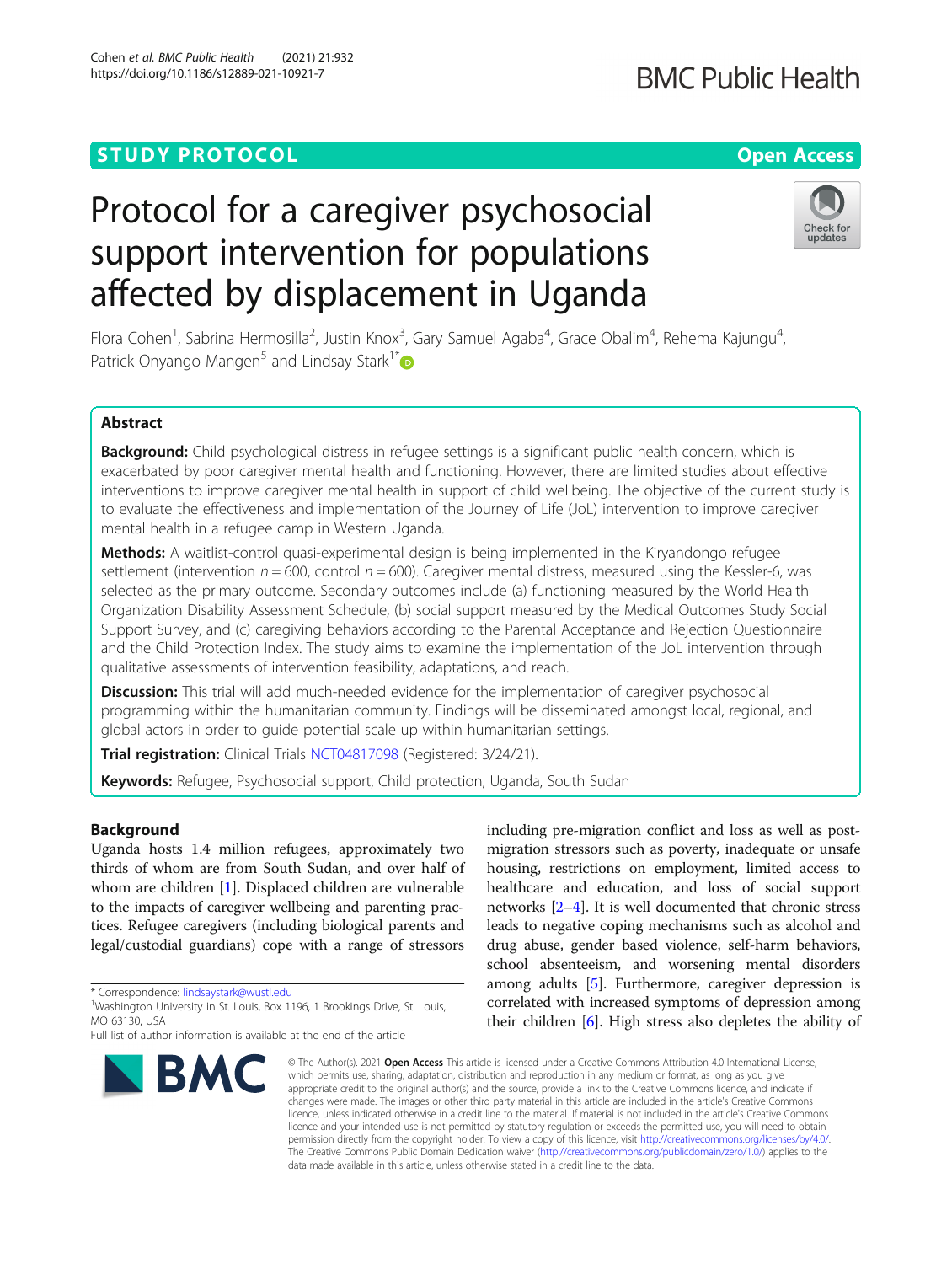caregivers to cope and support their children, leading to compromised caregiving, including unresponsive, overprotective, and harsh caregiving [[7](#page-6-0)]. Living in refugee camp settings can strain caregiver wellbeing and parenting behaviors, which in turn can create barriers to healthy child development.

For children, displacement has been shown to amplify susceptibility to malnutrition, infectious disease, prolonged periods out of school, and vulnerability to transactional sex for income and safety  $[8, 9]$  $[8, 9]$  $[8, 9]$ . The stressors experienced by children are further exacerbated when adult support mechanisms are strained [[10\]](#page-6-0). Chronically or highly stressed caregivers are more likely to have children with insecure attachments, which has been shown to pose a risk for subsequent difficulties in children's interpersonal relationships, self-regulation, and achieve-ment [\[11\]](#page-6-0). The relationships between caregiver stress, compromised caregiving, and detriments to child wellbeing have been well documented in studies of diverse refugee communities [[6](#page-6-0), [12](#page-6-0)–[14](#page-7-0)].

There is growing evidence that psychosocial interventions supporting caregivers can also improve caregiving abilities. Programming that prioritizes caregiving knowledge and skills have been shown to contribute to improved parenting and child outcomes, such as a warmer parenting style, strengthened relationships, and improved academic achievement for children [[15](#page-7-0)–[19\]](#page-7-0). Additionally, psychosocial support interventions with caregivers have demonstrated success in reducing symptoms of caregiver emotional distress, and have shown improvement in overall caregiver well-being [[20](#page-7-0)–[28\]](#page-7-0). However, approaches that build caregiver capacity and support psychosocial well-being have been underutilized and understudied for their effectiveness in humanitarian settings.

Relatedly, the majority of implementation science studies, which assess the uptake of evidence based practices (EBPs) such as caregiver interventions, are based in high income countries [[12\]](#page-6-0). Building the evidence for the implementation of psychosocial EBPs in humanitarian contexts requires the analysis of ecological, institutional, and interpersonal factors including funding and human resource constraints, security and logistics, and a limited capacity of program staff to rigorously assess factors influencing implementation in addition to overall effectiveness [[29,](#page-7-0) [30\]](#page-7-0). However, a careful investigation into factors that influence implementation in a humanitarian setting is vital to continued uptake of EBPs, scale-up, and dissemination  $[31-34]$  $[31-34]$  $[31-34]$  $[31-34]$ .

The primary goal of this study is to evaluate the effectiveness and implementation of the Journey of Life (JoL), an intervention to improve child wellbeing through improved caregiver mental health and psychosocial support (MHPSS), in a refugee settlement in Uganda. Through the evaluation, we will:

- (1) Evaluate the impact of JoL on MHPSS outcomes, including the mental health (primary outcome) of caregivers, along with changes in caregiver functioning, social support, and parenting behaviors (secondary outcomes); and
- (2) Investigate the implementation of the JoL intervention in terms of feasibility, reach, and adaptations.

## **Methods**

## Setting

Uganda is one of the most welcoming countries to refugees in the world, with freedom of movement, the right to employment, education, and health. Despite access to these opportunities, 80% of refugees live below the poverty line [[35\]](#page-7-0). Kiryandongo Settlement, the location for this study, has a population of approximately 313,800 people, of whom 17% are refugees; the rest are Ugandan nationals, including internally displaced persons (IDPs). The large majority (99%) of the refugee population in Kiryandongo have fled conflict in South Sudan, while the rest are from the Democratic Republic of Congo, Sudan, Kenya, Burundi, and Rwanda [[36\]](#page-7-0). Approximately 62% of the Kiryandongo population is under the age of 18. In February 2020 there were 847 children identified as unaccompanied, separated, or currently at risk [\[36](#page-7-0)]. These numbers are not exhaustive due to incomplete birth registrations and record keeping. Children and adolescents within Kiryandongo consistently report high levels of distress, with 30 to 50% meeting criteria for anxiety and depression [[6,](#page-6-0) [37\]](#page-7-0). Additionally, 77% of refugees in Kiryandongo reported that when a family member was in psychological distress they were not able to access psychosocial care [[38\]](#page-7-0).

## Intervention design

JoL was developed to raise awareness among adults about the psychosocial needs of vulnerable children [[39](#page-7-0)–[41](#page-7-0)]. It provides an opportunity for individuals impacted by conflict and displacement to examine the ways they support children and families in their communities. This JoL adaption focuses on engaging caregivers in building awareness around child protection and fosters psychosocial support through reflection, dialogue, and action. The series of workshops are divided into twelve sessions that include; psychoeducation, self-care, positive parenting, understanding children's needs, identifying children who need help, and building on children's strengths. The manualized protocol for 12 sessions is designed to be implemented by non-specialized humanitarian workers. There is an overall emphasis across the curriculum on creating nurturing and caring communities.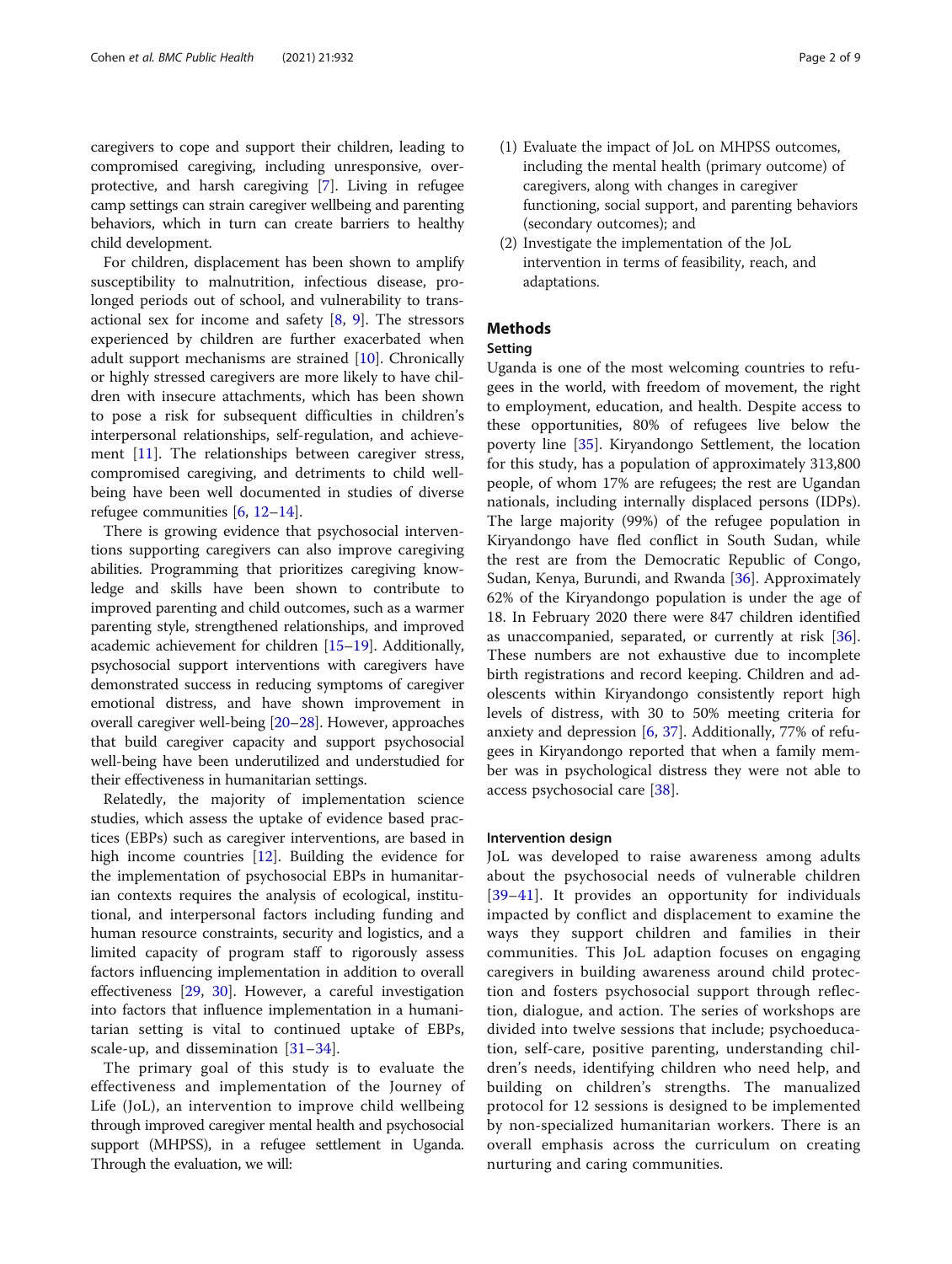## Study design

The proposed study will evaluate the effectiveness and implementation of the JoL intervention using a quasiexperimental waitlist control design. In order to reduce contamination, the treatment group will be conducted in one Ranch (a demarcated segment of the settlement) of Kiryandongo, while the wait-list control group will be in a Ranch that is geographically separate. Participants in the intervention group will receive the program weekly for 12 weeks. The waitlist control group will be invited to participate in the intervention shortly after the endline assessment in the intervention group has been completed (see Fig. 1). Effectiveness indicators will be assessed at baseline and endline.

## Quantitative study design

Every community member (intervention and wait-list control) invited to participate in JoL will also be invited to participate in the evaluation study. To ensure sufficient power, we conducted a sample size calculation for our primary outcome measure – mental distress, measured through the Kessler 6. The proposed sample size ( $n = 960$ ; assuming 80% retention of an initial  $n = 1200$ ) is adequate for detecting an effect size of 11% with 80% power. R (base library, command power.prop.test) was used to conduct the power analysis. We intend to maximize our sample in order to be able to explore potential differences between males and females, and also to be able to look at per-protocol (those who attend > 75% of sessions) versus intent-to-treat analyses.

## Recruitment and population characteristics

Participant recruitment will be conducted in collaboration with the staff of the implementing organization and their community partners. Inclusion criteria for participation in JoL is any person (men and women) ages 18 and over who lives with a child under 18 years old or has caregiving responsibilities for someone under the age of 18. Participants can be refugees or Ugandan nationals living in the study location, they do not need to meet any criteria for adverse mental health, including stress or mild mental illness. Additionally, individuals who have experienced an adverse mental health event are not excluded from the study. Exclusion criteria for the intervention includes anyone aged 17 and under and anyone who is not able to consent to participate.

## Nested qualitative study

Data regarding the implementation of JoL will be collected through qualitative interviews at baseline and endline, and through a process evaluation. Interviewers will conduct key informant interviews (KIIs) with implementing staff, community partners, and participants at baseline and endline. Sample sizes for qualitative data collection will be oriented with the aim of reaching saturation [[42](#page-7-0)]. Data will be analyzed using Dedoose [\[43](#page-7-0)]. The process evaluation will draw on routine monitoring tools, including activity sheets, attendance and observation checklists.

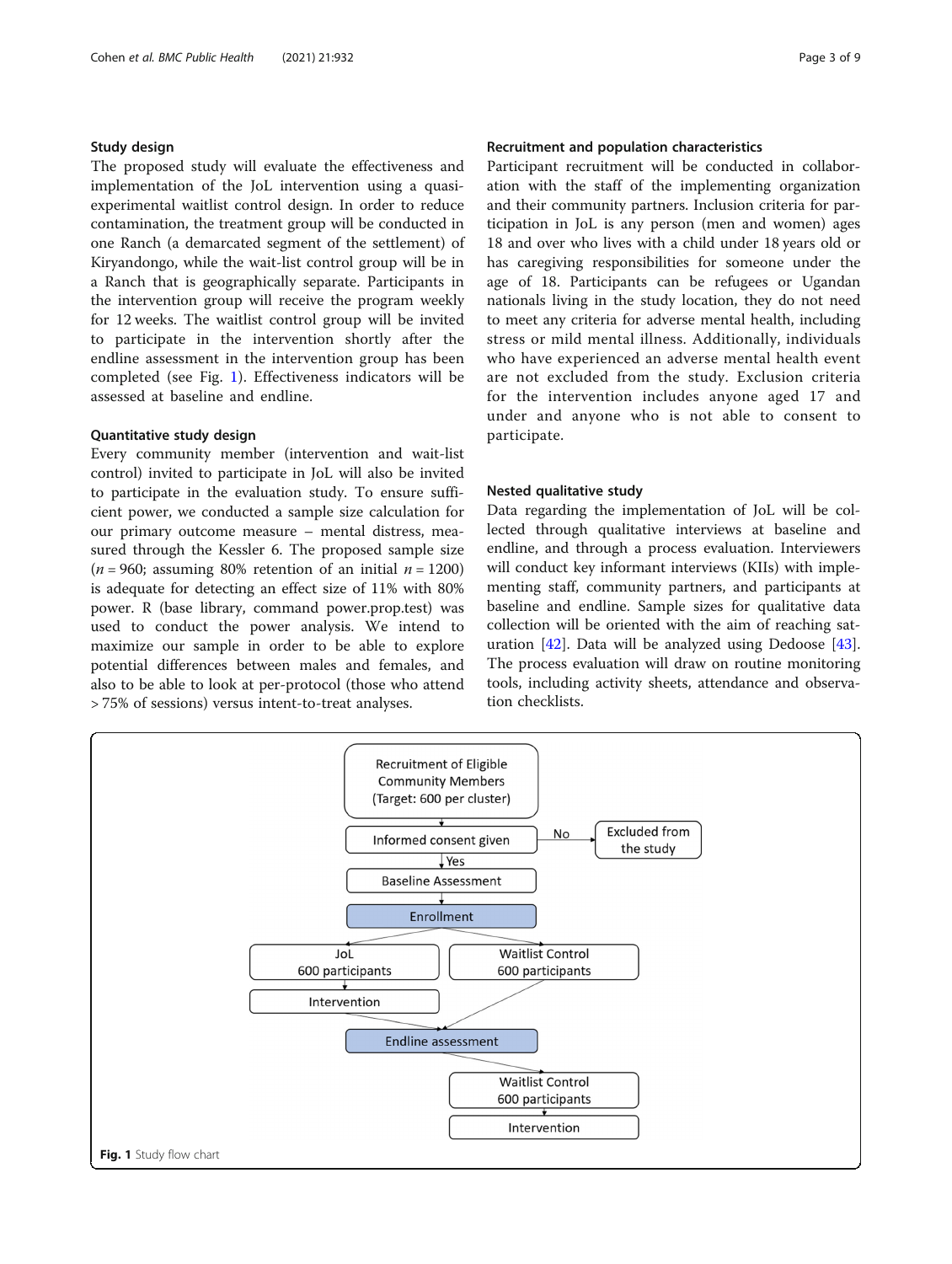## Data management

Participants names will not appear on any collected data; they will each be assigned a unique study ID. Quantitative survey data collected on tablets will be uploaded to the secure server directly by the research coordinator, from which it will be downloaded to Washington University in St. Louis' secure server and entered into STATA. Qualitative data will be similarly downloaded to a secure server and entered into Dedoose. All non-digital data (e.g. consent forms, activity sheets, and attendance and observation checklists) will be stored securely at the implementation site office, and all data and analysis files will be securely password protected and encrypted. For all quantitative survey data, range and consistently checks will be performed within a few days of data collection. De-identified qualitative data will be translated and transcribed verbatim and entered in Dedoose where they will be coded and analyzed by the research team.

## Adverse events

There is minimal risk to participant safety or wellbeing from participation in this study due to the nonpharmacological and non-clinical nature of this intervention. The occurrence of adverse events (AEs) will be monitored through a standard Adverse Event Reporting Procedure. All AEs reported by enumerators will be recorded by the research team, discussed with the research coordinator and referred to appropriate support services within 24 h of notification.

## Ethics

All study procedures were approved by the Washington University in St. Louis Institutional Review Board (IRB) and by an in-country IRB (TASO Uganda). Eligible participants will be systematically screened by interviewers to determine that they meet the inclusion criteria and are competent to be interviewed. Everyone participating in the intervention will be invited to participate in the baseline and endline surveys to track participant changes. Data collection staff will be trained and available to respond to any questions on the consenting process. Consent will be explained to participants verbally and in a written format, participants will sign written consent for participation.

## Effectiveness outcomes

All questionnaire data will be gathered using Android tablets. Measures will be administered in Juba Arabic, Dinka, Nuer, and Acholi (languages covering the majority of the population) by trained and supervised enumerators. In order to capture key demographic information, the survey contains questions related to age, gender, marital status, years of education, current sources of income, and caregiving status. Survey modules cover functioning, social support, experiences of intimate partner violence, mental distress, child protection behaviors, and parenting styles. See Table [1](#page-4-0) for a detailed overview of measures.

## Implementation measures

Frameworks such as FRAME (Framework for Reporting Adaptations and Modifications-Expanded) provides a structure to analyze program adaptations pre-, during, and post-implementation [\[54](#page-8-0)]. FRAME includes [\[1](#page-6-0)] when and how adaptations were made, [[2](#page-6-0)] whether the adaptations were unplanned/reactive or planned/proactive,  $\begin{bmatrix} 3 \end{bmatrix}$  who determined the adaptation,  $\begin{bmatrix} 4 \end{bmatrix}$  what was adapted, [[5\]](#page-6-0) at what level of delivery the adaptation was made, [[6](#page-6-0)] the type of adaptation, [\[7](#page-6-0)] the extent to which the adaptation is consistent with fidelity, [\[8\]](#page-6-0) the reasons for the adaptation. Adaptations, including the successful tailoring of evidence-based practices for the target population, may improve participant involvement and overall clinical outcomes.

Additionally, components of the CFIR (Consolidated Framework for Implementation Research) [\[55](#page-8-0)] will be integrated into qualitative semi-structured KIIs at baseline and endline with implementation staff, community organization partners, and community members in order to address implementation components, including acceptability, feasibility, and others outlined in Table [2](#page-4-0). Findings from KIIs will be used to inform program adaptations and record implementation indicators. Additional indicators will be tracked using monitoring and evaluation (M&E) approaches such as tracking attendance, and monitoring fidelity to program components using observation checklists.

#### Data analysis

### Quantitative analysis

The analytic plan is designed to assess effectiveness of the JoL intervention on MHPSS and caregiving behaviors. The level of significance for all analyses will be set at 5%. We will initially assess the sample in terms of baseline characteristics. Other preliminary data analyses will include studies of patterns of missing data, dropout rates, distributional properties of dependent and other measures, and correlations among outcomes. We will determine if effectiveness differs meaningfully in the intervention group compared to the control group. As the primary intervention is community based, an individual's specific exposure to intervention activities (e.g. intervention dose received) will not be explored, but rather all individuals within the intervention group will be categorized as intervention respondents and all individuals within the control group will be categorized as control respondents. We will also assess the effect of potential mediators in the causal pathway between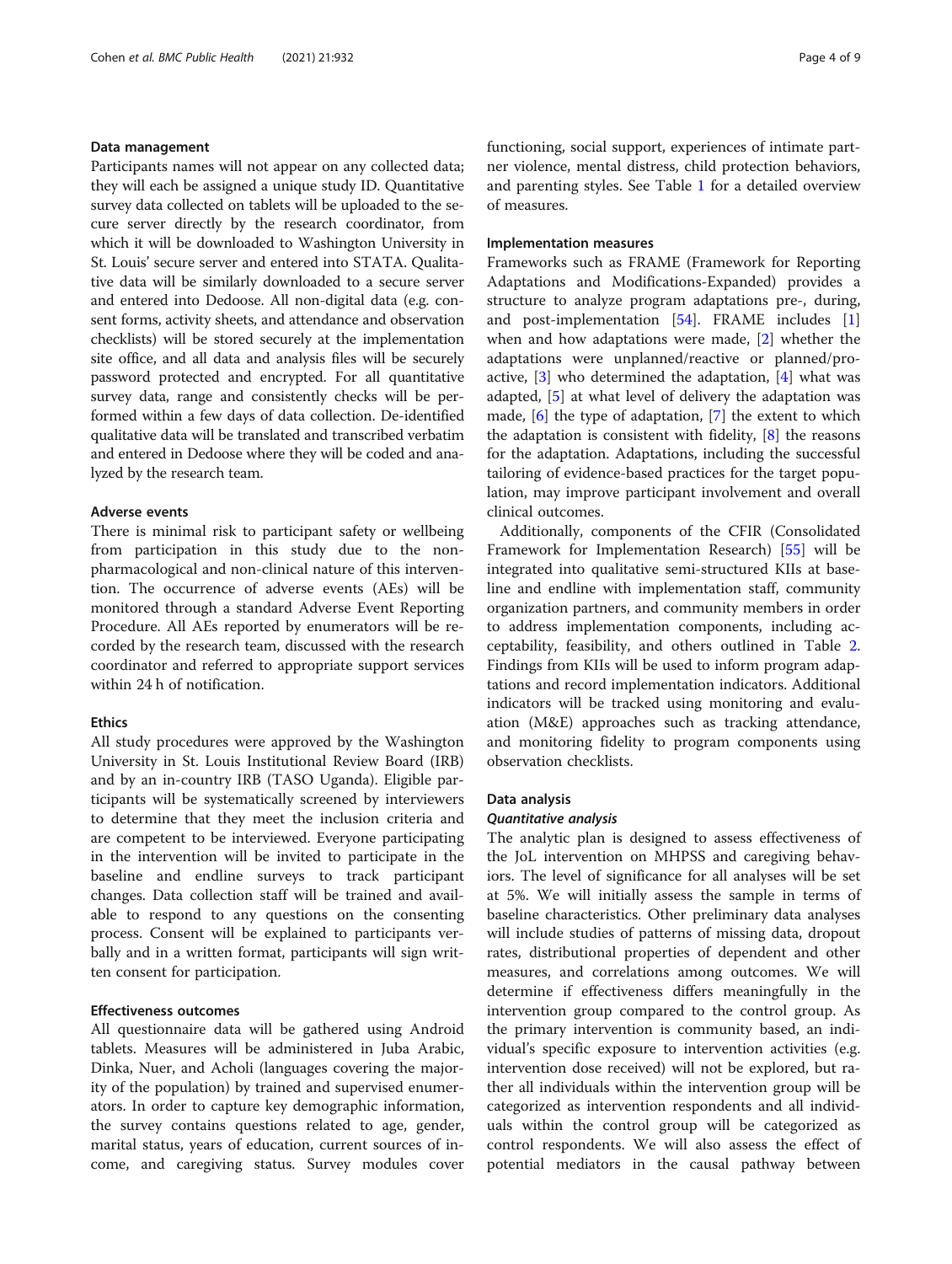## <span id="page-4-0"></span>Table 1 Outcome Measures

| Measure                               | Tool                                                        | <b>Description</b>                                                                                                                                                                                                                                                                                                                                                                                   |
|---------------------------------------|-------------------------------------------------------------|------------------------------------------------------------------------------------------------------------------------------------------------------------------------------------------------------------------------------------------------------------------------------------------------------------------------------------------------------------------------------------------------------|
| Mental distress                       | Kessler-6                                                   | The Kessler-6 asks participants how frequently they have experienced certain symptoms in<br>the past thirty days and presents a consistent range of responses ranging from "1 - All of<br>the time" to "5 - None of the time" [44]. The scale shows consistency across multiple<br>socio-demographic variables and has been previously documented among refugees in<br>Uganda [45].                  |
| Functioning                           | World Health Organization<br>Disability Assessment Schedule | WHODAS assesses functioning through six domains of cognition, mobility, self-care, inter-<br>personal skills, life activities, and community participation. The WHODAS has been used in<br>international settings including Uganda Bachani et al. [46].                                                                                                                                              |
| Social Support                        | Medical Outcomes Study (MOS)                                | The MOS measures social support across five dimensions, including: 1) emotional, 2)<br>informational, 3) tangible, 4) positive social interactions, and 5) affection. It has been used<br>to assess social support among individuals affected by HIV in Uganda [47-49].                                                                                                                              |
| Parenting behaviors                   | Parenting Acceptance and<br>Rejection Questionnaire         | For the purposes of this study, the subscales of warmth/affection, hostility/aggression,<br>indifference/neglect, and undifferentiated rejection will be used. The PARQ has been used<br>in similar settings to assess parenting behaviors [50].                                                                                                                                                     |
| Attitudes towards<br>child protection | Child Protection Index                                      | Items related to perceptions on the treatment of children, child rearing, and educating<br>children are included in this study. Developed in collaboration with the UNHCR, AVSI, and<br>the CPC Learning Network, the Child Protection Index, assesses child protection outcomes<br>in displacement settings Meyer et al. [51], and has been used previously in Uganda Meyer<br>et al., [6, 52, 53]. |
| Intimate partner<br>violence          | WHO multi-country Violence<br>Against Women (VAW) study     | These items estimate the prevalence of physical, sexual, and emotional violence against<br>women. The World Health Organization (WHO) Multi-country study on Women's Health<br>and Domestic Violence included the collection of data from over 24,000 women in 10<br>countries.                                                                                                                      |

treatment and outcome. To explore if efficacy differs by baseline characteristics (moderation), we will model the outcomes with the relevant baseline characteristics and their interaction as predictors. Factor-stratified models (e.g. by gender) may be explored if interaction terms are found to be statistically significant. Our modeling approach to assess changes in outcomes over time will use generalized mixed models for longitudinal data. This class of models does not assume that subjects are measured at all time-points, and therefore can include

Table 2 Implementation science framework for JoL assessment

| Construct                             | <b>Short Description</b>                                                                                                           | <b>Collection Method</b> |
|---------------------------------------|------------------------------------------------------------------------------------------------------------------------------------|--------------------------|
| Intervention characteristics          |                                                                                                                                    |                          |
| Acceptability                         | Define if the program feels acceptable to community stakeholders                                                                   | KII                      |
| <b>Outer setting</b>                  |                                                                                                                                    |                          |
| Needs & Resources                     | Community needs and available supportive resources.                                                                                | KII                      |
| Cosmopolitanism                       | Organizational network and connections with other organizations.                                                                   | KII                      |
| Inner setting                         |                                                                                                                                    |                          |
| Culture                               | Organizational norms, values, and customs.                                                                                         | KII                      |
| Feasibility                           | Defining barriers and facilitators in order to address potential<br>adaptions to the implementation strategy and manualized tools. | KII                      |
| <b>Characteristics of individuals</b> |                                                                                                                                    |                          |
| Self-efficacy                         | Belief in one's own capabilities to execute the implementation plan.                                                               | KII                      |
| Attendance                            | Track attendance at weekly sessions and reasons for not attending                                                                  | M&E                      |
| Execution                             | Delivering the program according to plan.                                                                                          | KII                      |
| <b>JoL Components</b>                 |                                                                                                                                    |                          |
| Adaptations                           | Tailoring the intervention to population and context specific needs.                                                               | KII                      |
| Group composition                     | The composition of groups, including demographics of participants.                                                                 |                          |
| Space procurement                     | The proposed location of the JoL groups.                                                                                           | KII                      |
| Scheduling                            | The best time of day and/or day of the week to meet                                                                                | KII                      |
| Attrition                             | Barriers and facilitators to retention                                                                                             | KII                      |
| Fidelity                              | Track fidelity to program components using observation checklists                                                                  | M&E                      |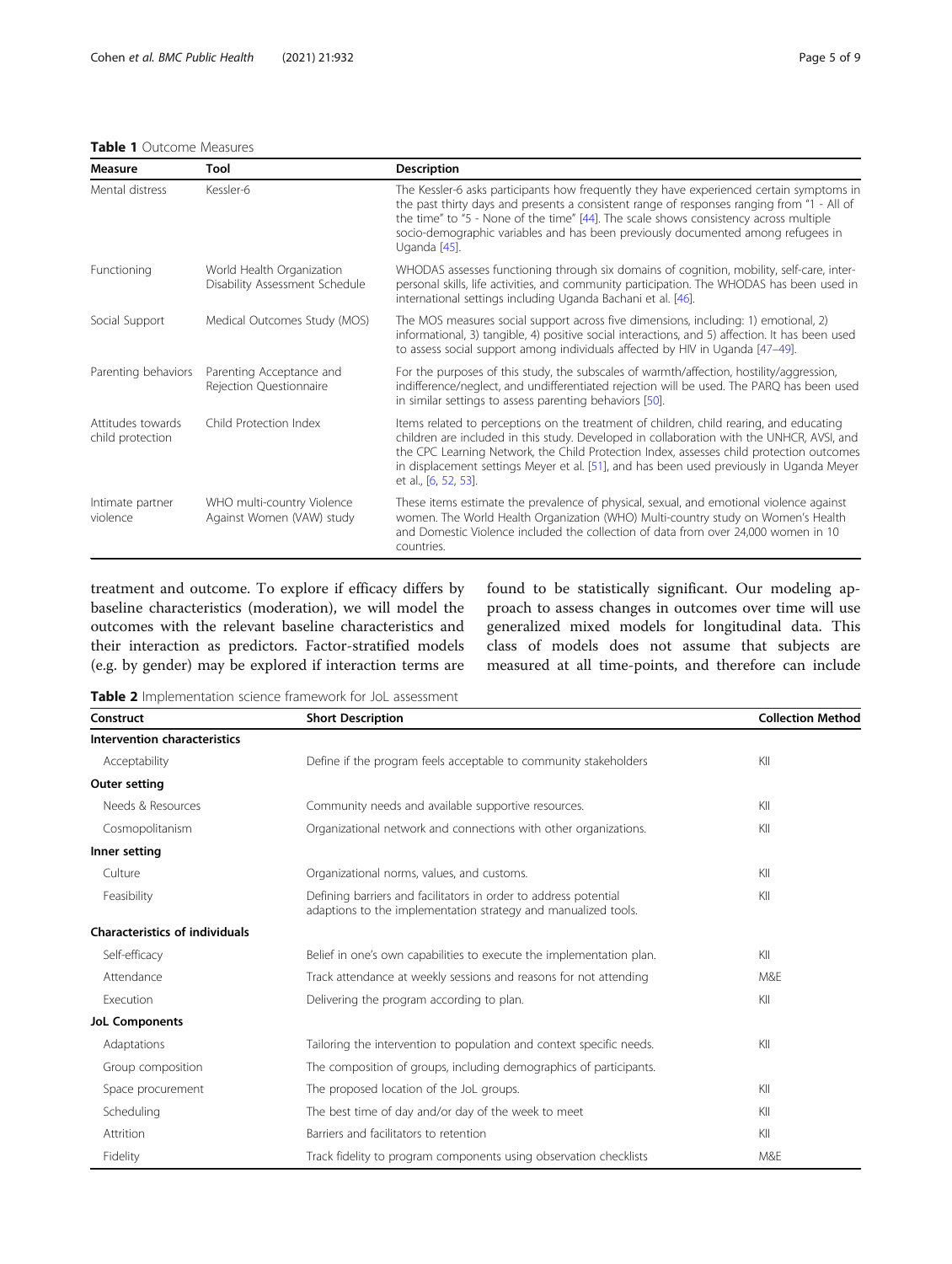subjects with two measurement time-points. In these analyses, we will examine changes across time in order to assess – and isolate from programmatic efficacy - the effect of time. Based on intervention attendance records, both intention-to-treat and per-protocol analyses will be explored. We will also conduct sensitivity analyses to investigate the robustness of results across different models for missing data, following this detailed approach. Additional analyses will also be explored, such as the need for models that use inverse probability weighting to account for potentially high levels of incomplete intervention participation within the intervention community.

### Qualitative analysis

On-going qualitative analyses will be conducted over the course of the study to explore new and unexpected themes that arise; we will shift to new questions when saturation is reached. Using Dedoose, multiple study staff members will independently code 10% of the transcripts and compare the application of the coding scheme to assess its reliability and robustness; we will resolve disagreements through discussion.

Systematic analysis of the various types of data collected will be conducted using a grounded theory approach. Grounded theory analysis requires that data be analyzed continuously throughout the duration of data collection, so that theories generated from the data can be used to direct and inform subsequent research efforts. In grounded theory, the researcher summarizes initial observations into conceptual categories and then tests the coherence of the categories in the research setting with additional observations so that theory evolves but is grounded in data from subsequent observations. An initial codebook and coding scheme will be developed and expanded as the data are analyzed.

We will use the content analysis techniques, repetitions and cutting and sorting, to identify themes in the data. These content analyses techniques involve identifying the recurrence of words/phrases (repetitions), and recognizing patterns in quotes and expressions that are salient and that can be distinguished from other patterns in the data (*cutting*), then organizing them together (*sorting*).

## Dissemination

The results of this project will be disseminated internally among implementation staf of TPO and REPSSI about the use and implementation of JoL. Results will be shared in verbal and written formats to ensure accessibility. Additionally, presentations about outcomes will be organized for UNHCR agency meetings both in settlement locations and among agencies in Kampala. Other forums for dissemination will include annual research meetings and forums virtually and in-person. If JoL is proven to be effective, the adapted manual will be shared with program developers, implementation staff, and key partners in order to facilitate scale up of implementation. REPSSI will also disseminate the adapted manual across countries of operation. Furthermore, results will be published in English in peer-reviewed journals for regional and global audiences.

## Discussion

Although psychosocial programs comprise a large proportion of MHPSS humanitarian programming for mental health and wellbeing, evidence to support the effectiveness of psychosocial interventions remains nascent [\[56\]](#page-8-0). Psychosocial programming remains conceptually different from the treatment of mental disorders through mental health programming, and includes a broader array of potential intervention approaches. This breadth presents a challenge in the field, as boundaries of what is meant by 'psychosocial wellbeing' remain nebulous. For example, a series of impact evaluations recently found that widely-implemented child-friendly spaces (CFS), which have generally been perceived to be instrumental for psychosocial wellbeing and child protection, have small to no effects (potentially related to quality and fit to local context) [[57](#page-8-0)–[59](#page-8-0)]. One of the lessons learned from this body of research is that the provision of space alone is not sufficient to improve psychosocial wellbeing, but programming that supports social support and psychological wellbeing alongside the provision of basic services is vital.

Even when there is sufficient evidence for programs, they are rarely scaled or widely implemented [[60](#page-8-0)]. In recent years, there has been a shift in research to ensure that evidence-informed programs, such as JoL, incorporate rigorous tracking of implementation strategies to strengthen future scalability, replicability, and sustainability. Ideally, psychosocial programs can continue to be implemented and have an impact on communities long after the program is first initiated. Implementation strategies, guided by implementing organizations and iteratively improved, help to maximize the effectiveness of programs within each community, while being mindful of contextual factors and available resources. This study tests the effectiveness of a seldom-studied psychosocial intervention, while simultaneously gathering information about its implementation in a real world setting [\[61](#page-8-0)]. This hybrid design is particularly important in areas with limited resources, where factors to improve the implementation and sustainability of programs are lesser known and where there are barriers to rigorous imple-mentation trials [[61](#page-8-0)–[65](#page-8-0)].

We acknowledge potential challenges that may emerge during the implementation and evaluation of the JoL program. One of these challenges includes operating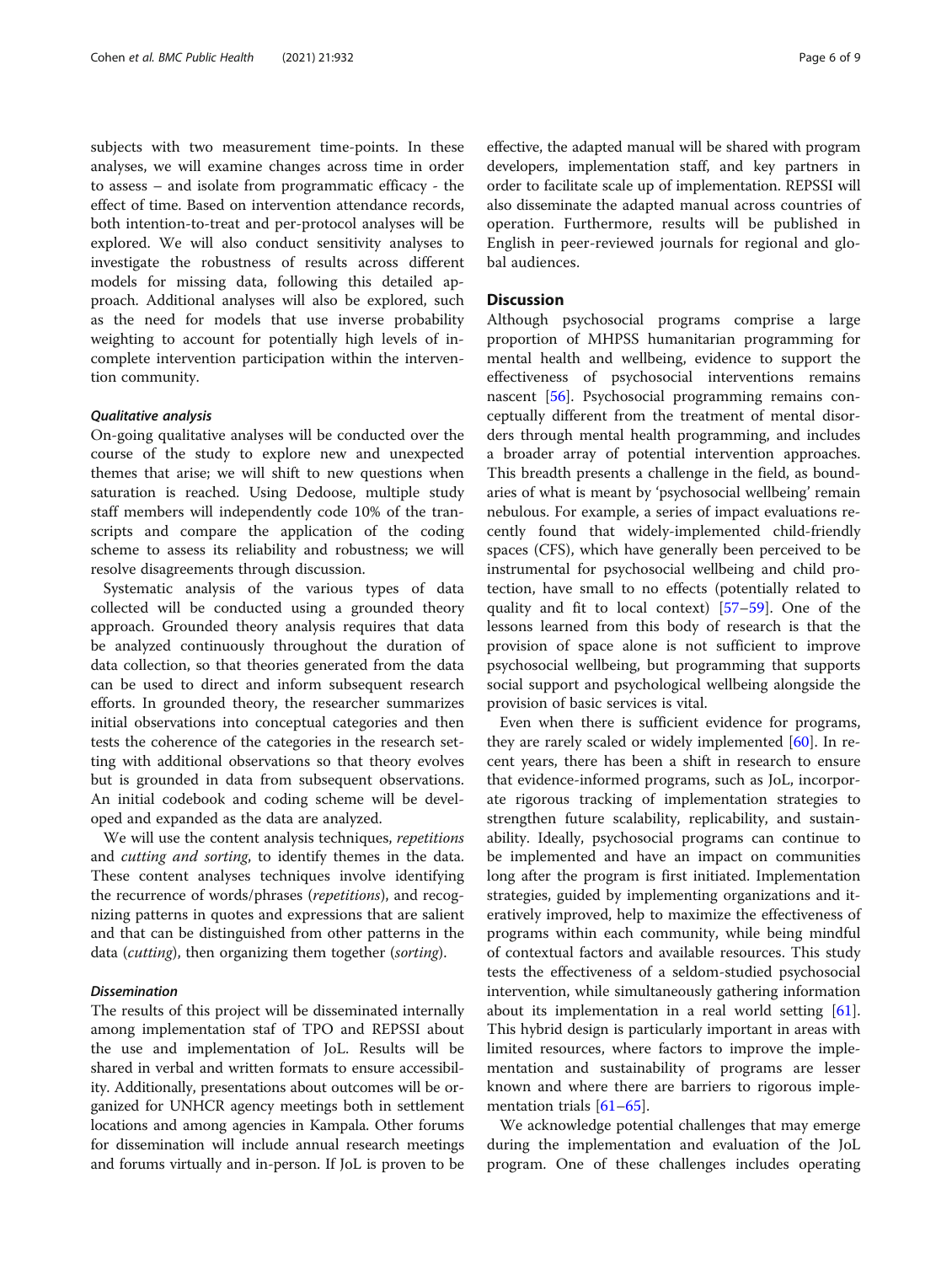<span id="page-6-0"></span>during the COVID-19 pandemic. Good practice safety measures have been put in place to protect the health of staff and participants involved in the program and evaluation. Another challenge may involve operating during the wet season in Uganda, which may affect access and participation and will be monitored as part of program M&E. Additionally, we have tried to account for potential spillover effects by ensuring the selected Ranches are sufficiently geographically separated. We know that groups of participants will include community members who hold various roles in the community who may engage with program material differently; we will be carefully monitoring and working to minimize power dynamics within the groups. Implementation and evaluation staff will monitor emerging issues, and provide a constructive environment for participation.

The primary goal of JoL is to provide a sustainable solution to support the wellbeing of children and families living in Kiryandongo, Uganda. Following intervention delivery, it is hypothesized that participants will have improved self-care strategies and be better able to promote and improve child wellbeing. Overall, this study supports burgeoning literature about caregiver psychosocial support and child protection programs in humanitarian and low-resourced settings.

#### Abbreviations

JoL: Journey of Life; EBP: Evidence Based Practice; MHPSS: Mental Health and Psychosocial Support; AE: Adverse Events; IRB: Institutional Review Board; WHODAS: World Health Organization Disability Assessment Schedule; MOS: Medical Outcomes Study; PARQ: Parenting Acceptance and Rejection Questionnaire; UNHCR: United Nations High Commissioner for Refugees; ASVI: Association of Volunteers in International Service; CPC: Child Protection in Crisis; VAW: Violence Against Women; FRAME: Framework for Reporting Adaptations and Modifications-Expanded; CFIR: Consolidated Framework Implementation Research; KII: Key Informant Interview; M&E: Monitoring and Evaluation; TPO: Transcultural Psychosocial Organization; REPSSI: Regional Psychosocial Support Initiative; CFS: Child-Friendly Spaces

#### Acknowledgements

Not applicable.

#### Trial status

Protocol date: 24 March 2021, Enrollment start date: 19 April 2021, Enrollment end date: 19 May 2021. [https://clinicaltrials.gov/ct2/show/NCT04](https://clinicaltrials.gov/ct2/show/NCT04817098) [817098](https://clinicaltrials.gov/ct2/show/NCT04817098)

## Authors' contributions

LS and PM serve as Multiple Principal Investigators (MPIs) and are responsible for overall study design and implementation. SH and JK provide technical advisement for the evaluation. RK, GO, and GA are responsible for program implementation. FC oversees all research activities, including tool development, process evaluations, and analysis. FC drafted the manuscript with guidance from SH, JK, and LS. All authors have reviewed and commented on drafts and have approved of the final manuscript prior to submission.

#### Funding

This study was funded by the United States Agency for International Development (USAID) under the Health Evaluation and Applied Research Development (HEARD), Cooperative Agreement No. AID-OAA-A-17- 00002.This study is made possible by the support of the American People through the United States Agency for International Development (USAID).

The findings of this study are the sole responsibility of the contributing authors and do not necessarily reflect the views of USAID or the United States Government.

#### Availability of data and materials

Not Applicable.

#### **Declarations**

#### Ethics approval and consent to participate

All study procedures were approved by the Washington University in St. Louis Institutional Review Board (IRB, ID#: 202101122) and by an in-country IRB (TASO Uganda, Reference #: TASOREC/065/2020-UG-REC-009), and verbal and written informed consent will be obtained from each participant.

#### Consent for publication

Not Applicable.

#### Competing interests

The authors declare that they have no competing interests.

#### Author details

<sup>1</sup>Washington University in St. Louis, Box 1196, 1 Brookings Drive, St. Louis MO 63130, USA. <sup>2</sup> University of Michigan, 500 S. State St, Ann Arbor, MI 48109, USA. <sup>3</sup>Columbia University, New York, NY 10027, USA. <sup>4</sup>Transcultural Psychosocial Organization Uganda, P.O. Box 21646, Kampala, Uganda. 5 Regional Psychosocial Support Initiative, P.O. Box 23076, Randburg West, South Africa.

## Received: 13 April 2021 Accepted: 26 April 2021 Published online: 17 May 2021

#### References

- 1. UNICEF. UNICEF Uganda's emergency response to refugees. 2021 [cited 2021 Apr 2]. Available from: [https://www.unicef.org/uganda/unicef-ugandas](https://www.unicef.org/uganda/unicef-ugandas-emergency-response-refugees)[emergency-response-refugees](https://www.unicef.org/uganda/unicef-ugandas-emergency-response-refugees)
- 2. Kibret B. Armed conflict, violation of child rights and implications for change. J Psychol Psychother. 2015;1:05.
- 3. MacMullin C, Loughry M. Investigating psychosocial adjustment of former child soldiers in Sierra Leone and Uganda. J Refug Stud. 2004;17(4):460–72. <https://doi.org/10.1093/jrs/17.4.460>.
- 4. Paardekooper B, de Jong JT, Hermanns JM. The psychological impact of war and the refugee situation on south Sudanese children in refugee camps in northern Uganda: an exploratory study. J Child Psychol Psychiatry. 1999; 40(4):529–36.
- 5. Kaltenbacher S. UNHCR Uganda mental health and psychosocial support strategy. Uganda: UNHCR; 2019.
- 6. Meyer SR, Steinhaus M, Bangirana C, Onyango-Mangen P, Stark L. The influence of caregiver depression on adolescent mental health outcomes: findings from refugee settlements in Uganda. BMC Psychiatry. 2017;17(1): 405. <https://doi.org/10.1186/s12888-017-1566-x>.
- 7. Biglan A, Flay BR, Embry DD, Sandler IN. The critical role of nurturing environments for promoting human well-being. Am Psychol. 2012;67(4): 257–71. [https://doi.org/10.1037/a0026796.](https://doi.org/10.1037/a0026796)
- UNESCO. Impact of conflict on children's health and disability. 2016 [cited 2020 Mar 22]. Available from: [https://unesdoc.unesco.org/ark:/48223/](https://unesdoc.unesco.org/ark:/48223/pf0000190712) [pf0000190712](https://unesdoc.unesco.org/ark:/48223/pf0000190712)
- 9. Schlecht J, Rowley E, Babirye J. Early relationships and marriage in conflict and post-conflict settings: vulnerability of youth in Uganda. Reprod Health Matters. 2013;21(41):234–42. [https://doi.org/10.1016/S0968-8080\(13\)41710-X.](https://doi.org/10.1016/S0968-8080(13)41710-X)
- 10. Reed RV, Fazel M, Jones L, Panter-Brick C, Stein A. Mental health of displaced and refugee children resettled in low-income and middle-income countries: risk and protective factors. Lancet. 2012;379(9812):250–65. [https://](https://doi.org/10.1016/S0140-6736(11)60050-0) [doi.org/10.1016/S0140-6736\(11\)60050-0](https://doi.org/10.1016/S0140-6736(11)60050-0).
- 11. Miller KE, Arnous M, Tossyeh F, Chen A, Bakolis I, Koppenol-Gonzalez GV, et al. Protocol for a randomized control trial of the caregiver support intervention with Syrian refugees in Lebanon. Trials. 2020;21(1):277. [https://](https://doi.org/10.1186/s13063-020-4175-9) [doi.org/10.1186/s13063-020-4175-9.](https://doi.org/10.1186/s13063-020-4175-9)
- 12. El-Khani A, Maalouf W, Baker D, Zahra N, Noubani A, Cartwright K. Caregiving for children through conflict and displacement: a pilot study testing the feasibility of delivering and evaluating a light touch parenting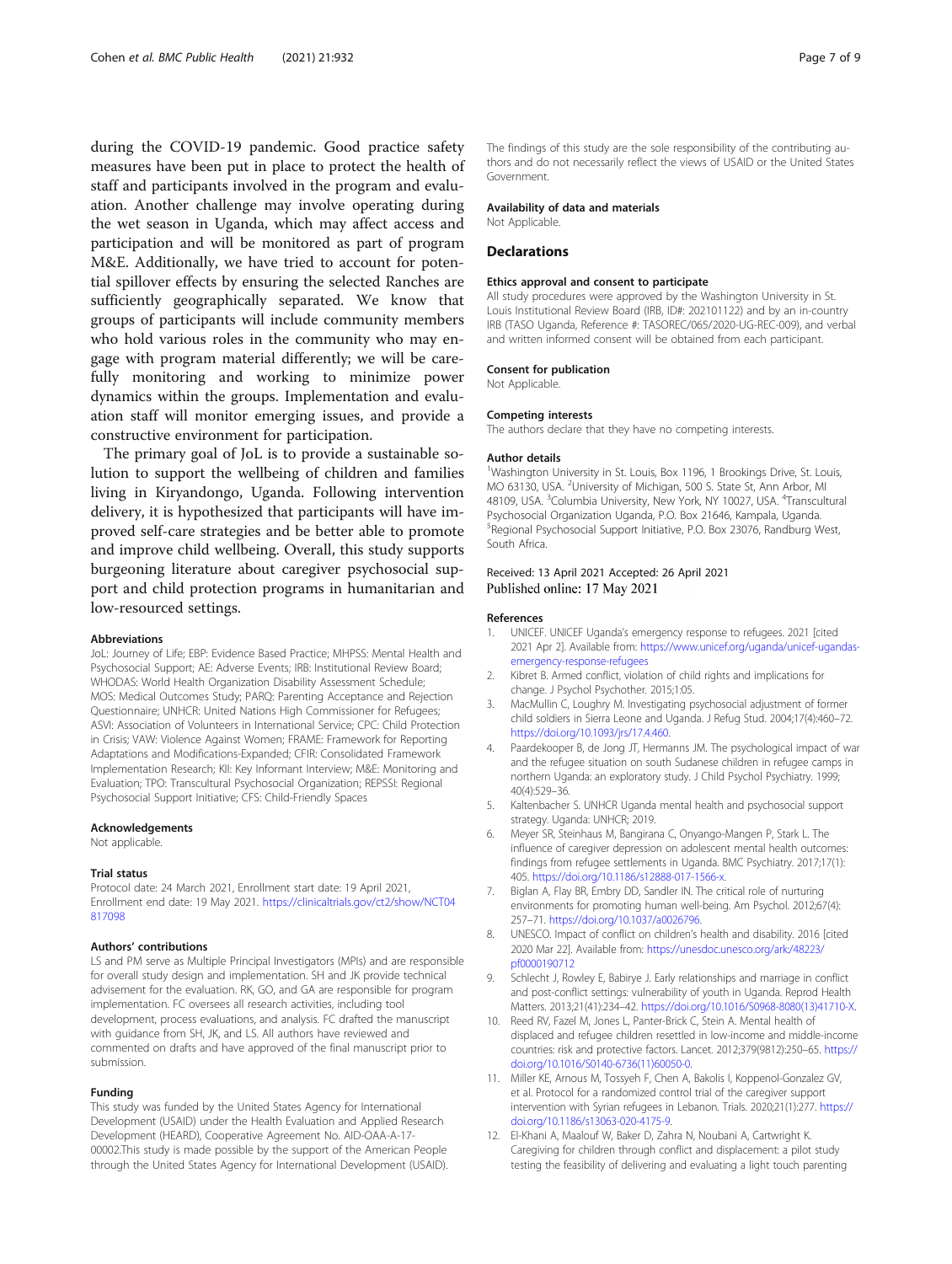<span id="page-7-0"></span>intervention for caregivers in the West Bank. Int J Psychol. 2020;55(0107305): 26–39. <https://doi.org/10.1002/ijop.12591>.

- 13. Puffer ES, Green EP, Chase RM, Sim AL, Zayzay J, Friis E, et al. Parents make the difference: a randomized-controlled trial of a parenting intervention in Liberia. Glob Ment Health Camb Engl. 2015;2:e15. [https://doi.org/10.1017/](https://doi.org/10.1017/gmh.2015.12) [gmh.2015.12.](https://doi.org/10.1017/gmh.2015.12)
- 14. Sim A, Annan J, Puffer E, Salhi C, Betancourt T. Building happy families: impact evaluation of a parenting and family skills intervention for migrant and displaced Burmese families in Thailand. N Y Int Rescue Comm. 2014. Available from: [https://www.researchgate.net/publication/306268893\\_Building\\_Happy\\_](https://www.researchgate.net/publication/306268893_Building_Happy_Families_Impact_evaluation_of_a_parenting_and_family_skills_intervention_for_migrant_and_displaced_Burmese_families_in_Thailand) [Families\\_Impact\\_evaluation\\_of\\_a\\_parenting\\_and\\_family\\_skills\\_intervention\\_](https://www.researchgate.net/publication/306268893_Building_Happy_Families_Impact_evaluation_of_a_parenting_and_family_skills_intervention_for_migrant_and_displaced_Burmese_families_in_Thailand) for migrant and displaced Burmese families in Thailand
- 15. Bass J, Annan J, Murray S, Kaysen D, Griffiths S, Cetinoglu T, et al. Controlled trial of psychotherapy for Congolese survivors of sexual violence. NEJM. 2013;368(23):2182–91. [https://doi.org/10.1056/NEJMoa1211853.](https://doi.org/10.1056/NEJMoa1211853)
- 16. Bunn M, Goesel C, Kinet M, Ray F. Group therapy with male asylum seekers and refugees with posttraumatic stress disorder: a controlled comparison cohort study of three day-treatment programs. Torture. 2015;26(1):45–67.
- 17. Falb KL, Tanner S, Ward L, Erksine D, Noble E, Assazenew A, et al. Creating opportunities through mentorship, parental involvement, and safe spaces (COMPASS) program: multi-country study protocol to protect girls from violence in humanitarian settings. BMC Public Health. 2016;16(1):1–10.
- 18. Falb KL, Asghar K, Laird B, Tanner S, Graybill E, Mallinga P, et al. Caregiver parenting and gender attitudes: associations with violence against adolescent girls in south Kivu, Democratic Republic of Congo. Child Abuse Negl. 2017;69:278–84. <https://doi.org/10.1016/j.chiabu.2017.04.032>.
- 19. Stark L, Seff I, Asghar K, Roth D, Bakamore T, MacRae M, et al. Building caregivers' emotional, parental and social support skills to prevent violence against adolescent girls: findings from a cluster randomised controlled trial in Democratic Republic of Congo. BMJ Glob Health. 2018;3(5):e000824. [https://doi.org/10.1136/bmjgh-2018-000824.](https://doi.org/10.1136/bmjgh-2018-000824)
- 20. Goodkind JR, Hess JM, Isakson B, LaNoue M, Githinji A, Roche N, et al. Reducing refugee mental health disparities: a community-based intervention to address postmigration stressors with African adults. Psychol Serv. 2014;11(3):333–46. <https://doi.org/10.1037/a0035081>.
- 21. Kinzie J, Kinzie J, Sedighi B, Woticha A, Mohamed H, Riley C. Prospective one-year treatment outcomes of tortured refugees: a psychiatric approach. Torture. 2012;22(1):1–10.
- 22. Lambert J, Alhassoon O. Trauma-focused therapy for refugees: meta-analytic findings. J Couns Psychol. 2015;62(1):28–37. [https://doi.org/10.1037/](https://doi.org/10.1037/cou0000048) [cou0000048](https://doi.org/10.1037/cou0000048).
- 23. Nosè M, Ballette F, Bighelli I, Turrini G, Purgato M, Tol W, et al. Psychosocial interventions for post-traumatic stress disorder in refugees and asylum seekers resettled in high-income countries: systematic review and meta-analysis. PLoS One. 2017;12(2):e0171030. [https://doi.org/10.1371/journal.pone.0171030.](https://doi.org/10.1371/journal.pone.0171030)
- 24. Shaw SA, Ward KP, Pillai V, Hinton DE. A group mental health randomized controlled trial for female refugees in Malaysia. Am J Orthop. 2019;89(6):665–74.
- 25. Tol WA, Barbui C, Galappatti A, Silove D, Betancourt TS, Souza R, et al. Mental health and psychosocial support in humanitarian settings: linking practice and research. Lancet Lond Engl. 2011;378(9802):1581–91. [https://](https://doi.org/10.1016/S0140-6736(11)61094-5) [doi.org/10.1016/S0140-6736\(11\)61094-5](https://doi.org/10.1016/S0140-6736(11)61094-5).
- 26. Palic S, Elklit A. Psychosocial treatment of posttraumatic stress disorder in adult refugees: a systematic review of prospective treatment outcome studies and a critique. J Affect Disord. 2011;131(1–3):8–23. [https://doi.org/1](https://doi.org/10.1016/j.jad.2010.07.005) [0.1016/j.jad.2010.07.005.](https://doi.org/10.1016/j.jad.2010.07.005)
- 27. Slobodin O, de Jong JTVM. Mental health interventions for traumatized asylum seekers and refugees: what do we know about their efficacy? Int J Soc Psychiatry. 2015;61(1):17–26. [https://doi.org/10.1177/0020764014535752.](https://doi.org/10.1177/0020764014535752)
- 28. Weiss WM, Ugueto AM, Mahmooth Z, Murray LK, Hall BJ, Nadison M, et al. Mental health interventions and priorities for research for adult survivors of torture and systematic violence: a review of the literature. Torture Q J Rehabil Torture Vict Prev Torture. 2016;26(1):17–44.
- 29. Ridde V. Need for more and better implementation science in global health. BMJ Glob Health. 2016;1(2):e000115. [https://doi.org/10.1136/bmjgh-2016-](https://doi.org/10.1136/bmjgh-2016-000115) [000115](https://doi.org/10.1136/bmjgh-2016-000115).
- 30. Dickson K, Bandpan M. What are the barriers to, and facilitators of, implementing and receiving MHPSS programmes delivered to populations affected by humanitarian emergencies? A qualitative evidence synthesis. Glob Ment Health. 2018;5(21):1–13.
- 31. Powell BJ, Beidas RS, Lewis CC, Aarons GA, McMillen JC, Proctor EK, et al. Methods to improve the selection and tailoring of implementation

strategies. J Behav Health Serv Res. 2017;44(2):177–94. [https://doi.org/10.1](https://doi.org/10.1007/s11414-015-9475-6) [007/s11414-015-9475-6.](https://doi.org/10.1007/s11414-015-9475-6)

- 32. Cohen F, Yaeger L. Task-shifting for refugee mental health and psychosocial support: a scoping review of services in humanitarian settings through the lens of RE-AIM. Implement Res Pract. 2021;2:263348952199879. [https://doi.](https://doi.org/10.1177/2633489521998790) [org/10.1177/2633489521998790.](https://doi.org/10.1177/2633489521998790)
- 33. Perera C, Salamanca-Sanabria A, Caballero-Bernal J, Feldman L, Hansen M, Bird M, et al. No implementation without cultural adaptation: a process for culturally adapting low-intensity psychological interventions in humanitarian settings. Confl Health. 2020;14(46):1–12.
- 34. Tol WA, Augustinavicius J, Carswell K, Leku MR, Adaku A, Brown FL, et al. Feasibility of a guided self-help intervention to reduce psychological distress in south Sudanese refugee women in Uganda. World Psychiatry. 2018;17(2):234–5. <https://doi.org/10.1002/wps.20537>.
- 35. UNHCR. COVID-19 Supplementary Appeal 2021. 2021. Available from: [https://reporting.unhcr.org/sites/default/files/COVID-19%20Supplementa](https://reporting.unhcr.org/sites/default/files/COVID-19%20Supplementary%20Appeal%202021%20-%2018%20December%202020.pdf) [ry%20Appeal%202021%20-%2018%20December%202020.pdf](https://reporting.unhcr.org/sites/default/files/COVID-19%20Supplementary%20Appeal%202021%20-%2018%20December%202020.pdf)
- 36. UNHCR. Uganda Active Population by Settlement December 2020: UNHCR Operational Data Portal (ODP); 2020. [cited 2021 Jan 25]. Available from: <https://data2unhcr.org/en/documents/details/84149>
- 37. Meyer SR, Yu G, Rieders E, Stark L. Child labor, sex and mental health outcomes amongst adolescent refugees. J Adolesc. 2020;81:52–60. [https://](https://doi.org/10.1016/j.adolescence.2020.04.002) [doi.org/10.1016/j.adolescence.2020.04.002](https://doi.org/10.1016/j.adolescence.2020.04.002).
- 38. UNHCR. Joint Multi-Sector Needs Assessment Identifying humanitarian needs among refugee and host community populations in Uganda (August 2018) - Uganda. ReliefWeb. 2018 [cited 2021 Jan 25]. Available from: [https://](https://reliefweb.int/report/uganda/joint-multi-sector-needs-assessment-identifying-humanitarian-needs-among-refugee-and) [reliefweb.int/report/uganda/joint-multi-sector-needs-assessment-identifying](https://reliefweb.int/report/uganda/joint-multi-sector-needs-assessment-identifying-humanitarian-needs-among-refugee-and)[humanitarian-needs-among-refugee-and](https://reliefweb.int/report/uganda/joint-multi-sector-needs-assessment-identifying-humanitarian-needs-among-refugee-and)
- 39. Lanhuang L, Adefrsew A. An evaluation of journey of life implementation within pact Yekokeb Berhan program. Ethiopia: REPSSI; 2013. p. 1–60.
- 40. Matikanya R, James V, Maksud N. End of programme support evaluation of regional psychosocial support initiative (REPSSI): Swedish International Development Cooperation Agency; 2006. p. 1–60. Report No.: 06/20
- 41. The Government of Malawi. Journey of life: community awareness and mobilisation tool in achieving child protection results in Malawi. Malawi: UNICEF; 2016. p. 1–72.
- 42. Vasileiou K, Barnett J, Thorpe S, Young T. Characterising and justifying sample size sufficiency in interview-based studies: systematic analysis of qualitative health research over a 15-year period. BMC Med Res Methodol. 2018; 21 [cited 2021 Mar 23];18. Available from: [https://www.ncbi.nlm.nih.](https://www.ncbi.nlm.nih.gov/pmc/articles/PMC6249736/) [gov/pmc/articles/PMC6249736/.](https://www.ncbi.nlm.nih.gov/pmc/articles/PMC6249736/)
- 43. Dedoose. Los Angeles, CA: SocioCultural Research Consultants, LLC; 2018. Available from: [www.dedoose.com](https://www.dedoose.com)
- 44. Kessler RC, Barker PR, Colpe LJ, Epstein JF, Gfroerer JC, Hiripi E, Howes MJ, Normand S-L T, Manderscheid RW, Walters EE, Zaslavsky AM. Screening for Serious Mental Illness in the General Population. Arch Gen Psychiatry. 2003; 60(2):184.
- 45. Tol WA, Leku MR, Lakin DP, Carswell K, Augustinavicius J, Adaku A, et al. Guided self-help to reduce psychological distress in south Sudanese female refugees in Uganda: a cluster randomised trial. Lancet Glob Health. 2020; 8(2):e254–63. [https://doi.org/10.1016/S2214-109X\(19\)30504-2](https://doi.org/10.1016/S2214-109X(19)30504-2).
- 46. Bachani AM, Galiwango E, Kadobera D, Bentley JA, Bishai D, Wegener S, et al. Characterizing disability at the Iganga-Mayuge demographic surveillance system (IM-DSS), Uganda. Disabil Rehabil. 2016;38(13):1291–9. <https://doi.org/10.3109/09638288.2015.1079928>.
- 47. Bajunirwe F, Tisch DJ, King CH, Arts EJ, Debanne SM, Sethi AK. Quality of life and social support among patients receiving antiretroviral therapy in Western Uganda. AIDS Care. 2009;21(3):271–9. [https://doi.org/10.1080/0954](https://doi.org/10.1080/09540120802241863) [0120802241863](https://doi.org/10.1080/09540120802241863).
- 48. Stangl AL, Bunnell R, Wamai N, Masaba H, Mermin J. Measuring quality of life in rural Uganda: reliability and validity of summary scores from the medical outcomes study HIV health survey (MOS-HIV). Qual Life Res. 2012; 21(9):1655–63. [https://doi.org/10.1007/s11136-011-0075-5.](https://doi.org/10.1007/s11136-011-0075-5)
- 49. Takada S, Weiser SD, Kumbakumba E, Muzoora C, Martin JN, Hunt PW, et al. The dynamic relationship between social support and HIV-related stigma in rural Uganda. Ann Behav Med. 2014;48(1):26–37. [https://doi.org/10.1007/](https://doi.org/10.1007/s12160-013-9576-5) [s12160-013-9576-5.](https://doi.org/10.1007/s12160-013-9576-5)
- 50. Stark L, Asghar K, Seff I, Yu G, Tesfay Gessesse T, Ward L, et al. Preventing violence against refugee adolescent girls: findings from a cluster randomised controlled trial in Ethiopia. BMJ Glob Health. 2018;3(5):e000825. [https://doi.org/10.1136/bmjgh-2018-000825.](https://doi.org/10.1136/bmjgh-2018-000825)